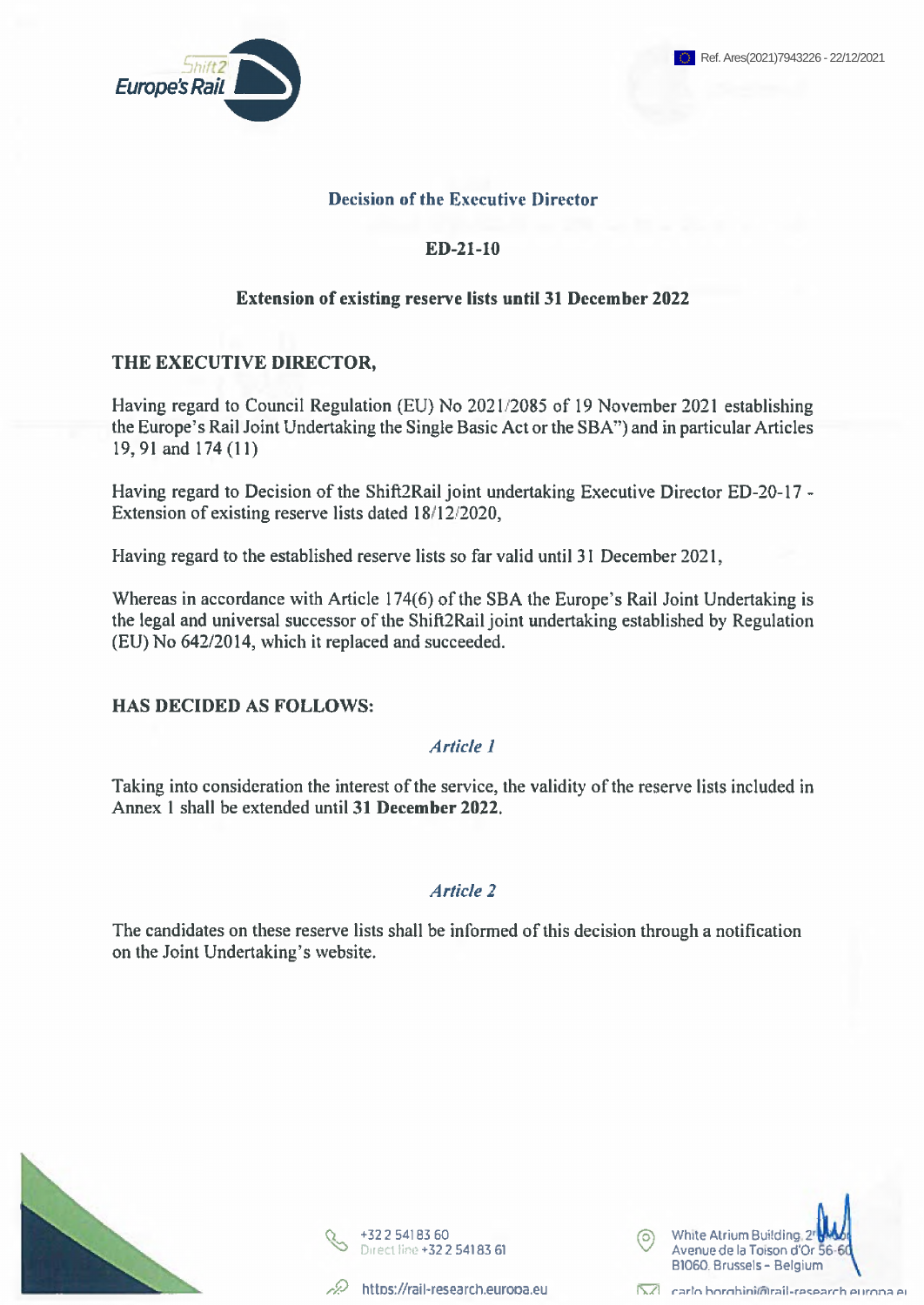

# Article 3

This decision shall enter into force on the date of its signature.

Done in Brussels, on

Carlo lini **Executive Director**  $\overline{\phantom{a}}$ 

Reserve lists to be extended Annex 1:







White Atrium Building, 2<sup>nd</sup> floor  $\circ$ Avenue de la Toison d'Or 56-60<br>B1060, Brussels - Belgium

NZ carlo borobini@rail-research europa et